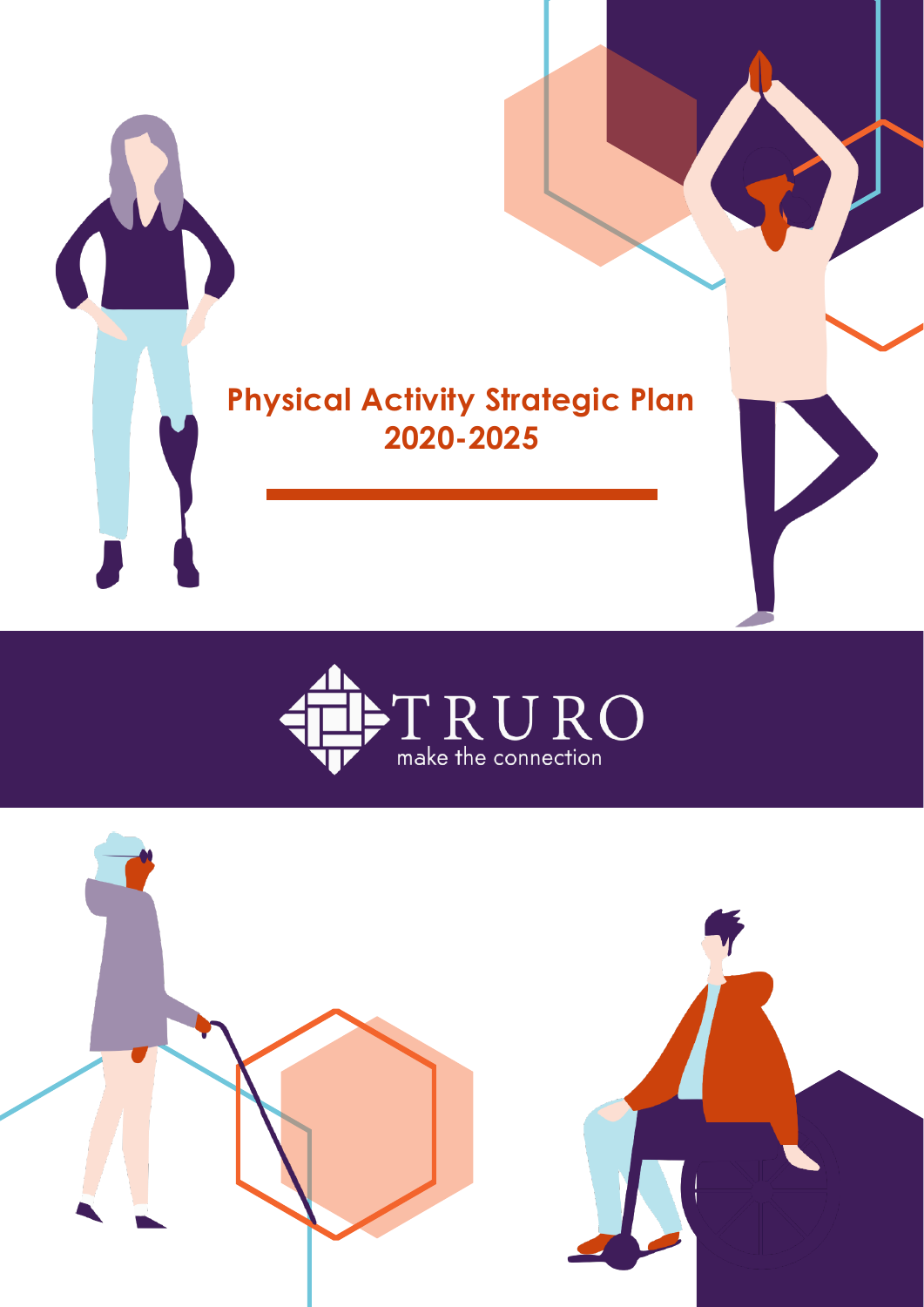## **Physical Activity Strategic Plan 2020-2025**

## **January 2021**

## **Table of Contents**

| $\mathbf{L}$  |                                                        |  |
|---------------|--------------------------------------------------------|--|
|               |                                                        |  |
|               |                                                        |  |
|               |                                                        |  |
|               |                                                        |  |
|               |                                                        |  |
| $\parallel$ . |                                                        |  |
|               |                                                        |  |
|               |                                                        |  |
|               |                                                        |  |
| III.          |                                                        |  |
|               | Strategic Direction: Communication and Promotion       |  |
|               |                                                        |  |
|               | Strategic Direction: Accessibility and Inclusivity  10 |  |
|               | Strategic Direction: Engagement and Partnerships 11    |  |
|               |                                                        |  |
| IV.           | <b>Moving</b><br>not defined.                          |  |

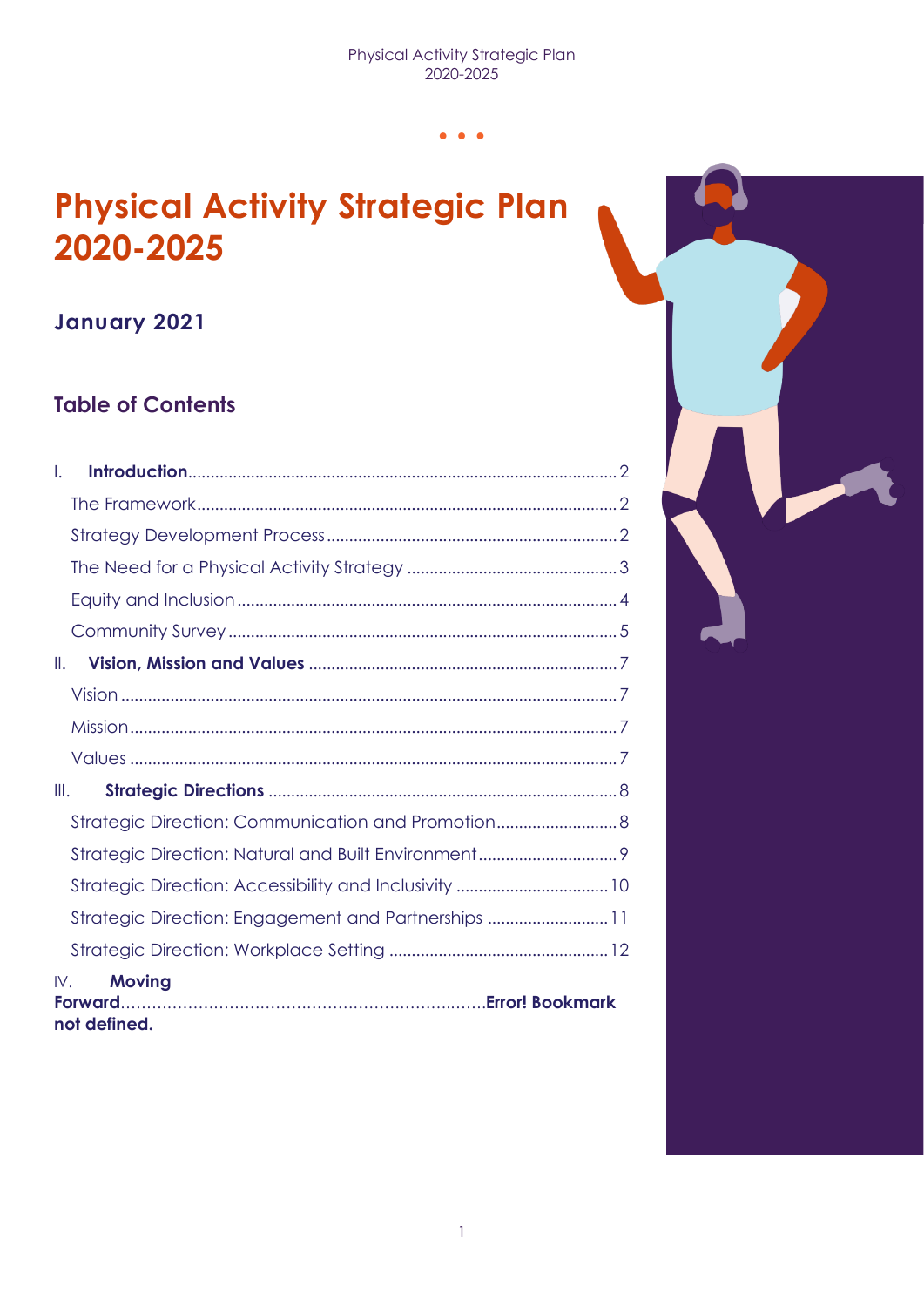#### Physical Activity Strategic Plan 2020-2025

…<br>…

# <span id="page-2-0"></span>**Introduction**

## <span id="page-2-1"></span>**The Framework**



### <span id="page-2-2"></span>**Strategy Development Process**

The Town of Truro developed a physical activity strategy in 2012 after the Active Community Coordinator was hired through the Municipal/ Mi'kmaw Physical Activity Leadership (MPAL) program. MPAL is a cost sharing agreement between the Province and participating municipalities to increase the number of staff in local governments that are planning and implementing comprehensive plans to improve the participation in health enhancing physical activity at a community level.

Given that it has been over five years since the plan was developed, coupled with the fact that most of the strategies within the plan had been completed, the Town embarked on a second strategic planning process, supported through Communities, Culture and Heritage.

A working group consisting of representatives from the Town of Truro (Parks, Recreation and Culture), Communities Culture and Heritage, and Public Health - Nova Scotia Health was formed in early 2020 to lead the development of the updated physical activity strategic plan. The strategic plan development process consisted of the following: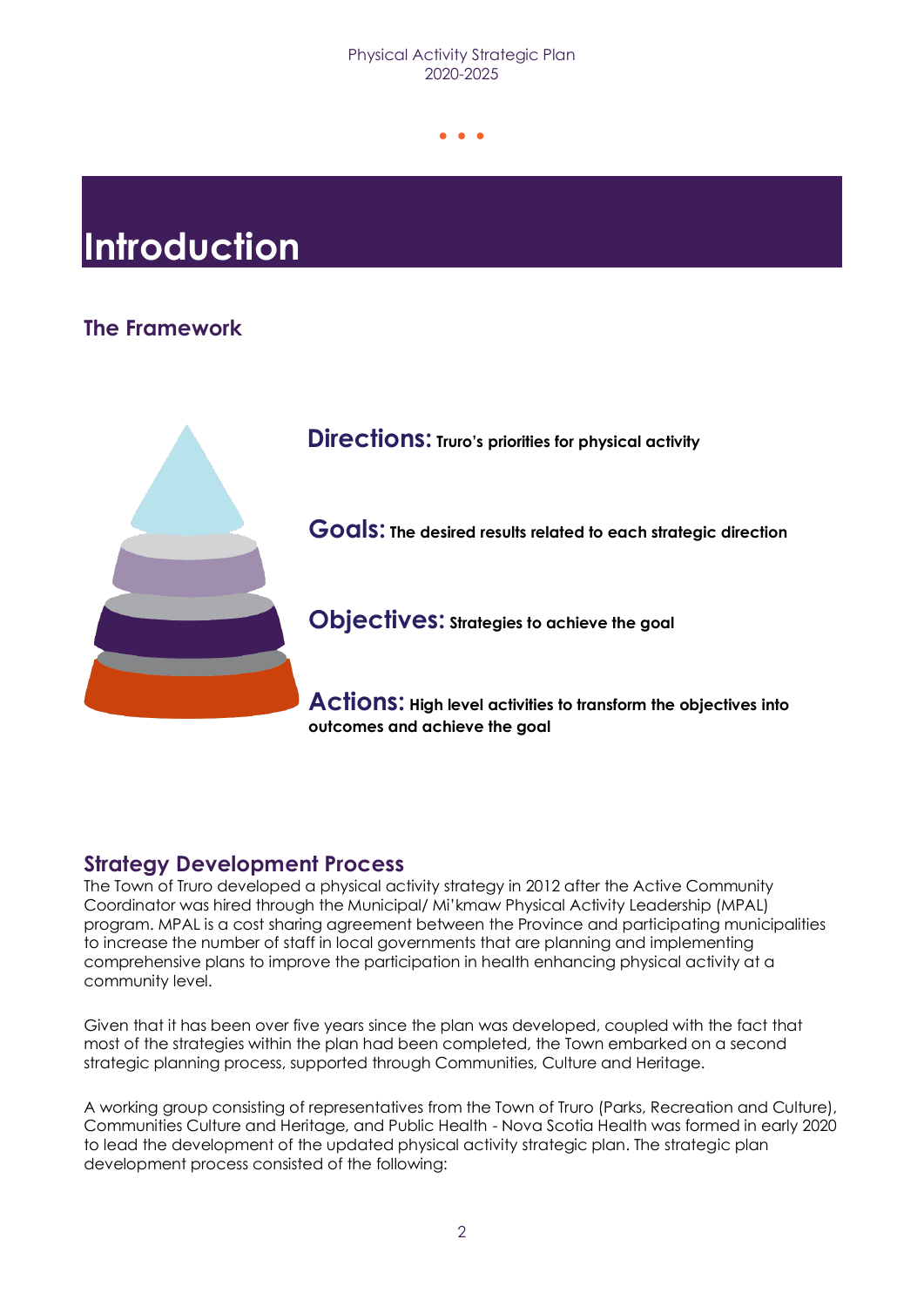- A review of the previous strategic plan to identify strategies completed and opportunities for continued development.
- A review of other relevant strategies including *Let' s Get Moving Nova Scotia* (a provincial action plan for increasing physical activity in Nova Scotia); the *Shared Strategy for Advancing Recreation in Nova Scotia*; and other local plans to identify opportunities for alignment/synergy.
- **•** A review of findings from a Physical Activity Community Survey (Citizen Survey) completed in 2016 for the Town of Truro.
- Development of draft strategic directions and associated objectives and actions for the physical activity strategy plan (2020 to 2025) by the working group based on the findings from the review of materials (bullets one to three).
- A consultation session with community organizations to obtain feedback into the draft strategic directions and associated objectives and actions.

The feedback from the consultation session was compiled and used to create a strategic plan report which was reviewed and finalized by the working group. This report provides a brief summary of the evidence for a physical activity strategy; findings from the citizen survey; the strategy vision, mission and values; and the strategic directions and associated goals, objectives and actions.

### <span id="page-3-0"></span>**The Need for a Physical Activity Strategy**

Physical activity, sport and recreation have significant benefits for both individuals and communities such as:

- **·** Improves individual health through chronic disease prevention and management, enhanced growth and development, improved sleep, and improved mental health.
- Improves education outcomes and academic performance.
- Improves social connection by bringing people together and reducing isolation and encouraging civic engagement through volunteering.
- **•** Supports the environment as there are fewer greenhouse gas (GHG) emissions when more people walk or bike as a mode of transportation.
- Economic development by creating walkable and bikeable communities and indoor and outdoor infrastructure which supports tourism and attracts new residents.

Despite these well-known benefits, the majority of Nova Scotians do not meet the recommended 150 minutes of heart pumping physical activity a week (Colley, RC et al, Physical activity of Canadian adults: accelerometer results from the 2007 to 2009 Canadian Health Measures Survey). Very few youth are meeting the recommended guidelines of 60 minutes a day of physical activity most days of the week, and as we age, we become less active (Thompson, A et al, Physical activity of children and youth in Nova Scotia from 2001-02 to 2005-06, Preventive Medicine, 2009 Nov;49(5): 407-9). Socially, volunteerism in Nova Scotia is declining, with fewer people carrying the load (2004 Canada Survey of Giving, Volunteering and Participating).

Challenges to physical activity are many including more sedentary work environments, community design focused around automobile use, changing family structures and busy lifestyles, and safety fears.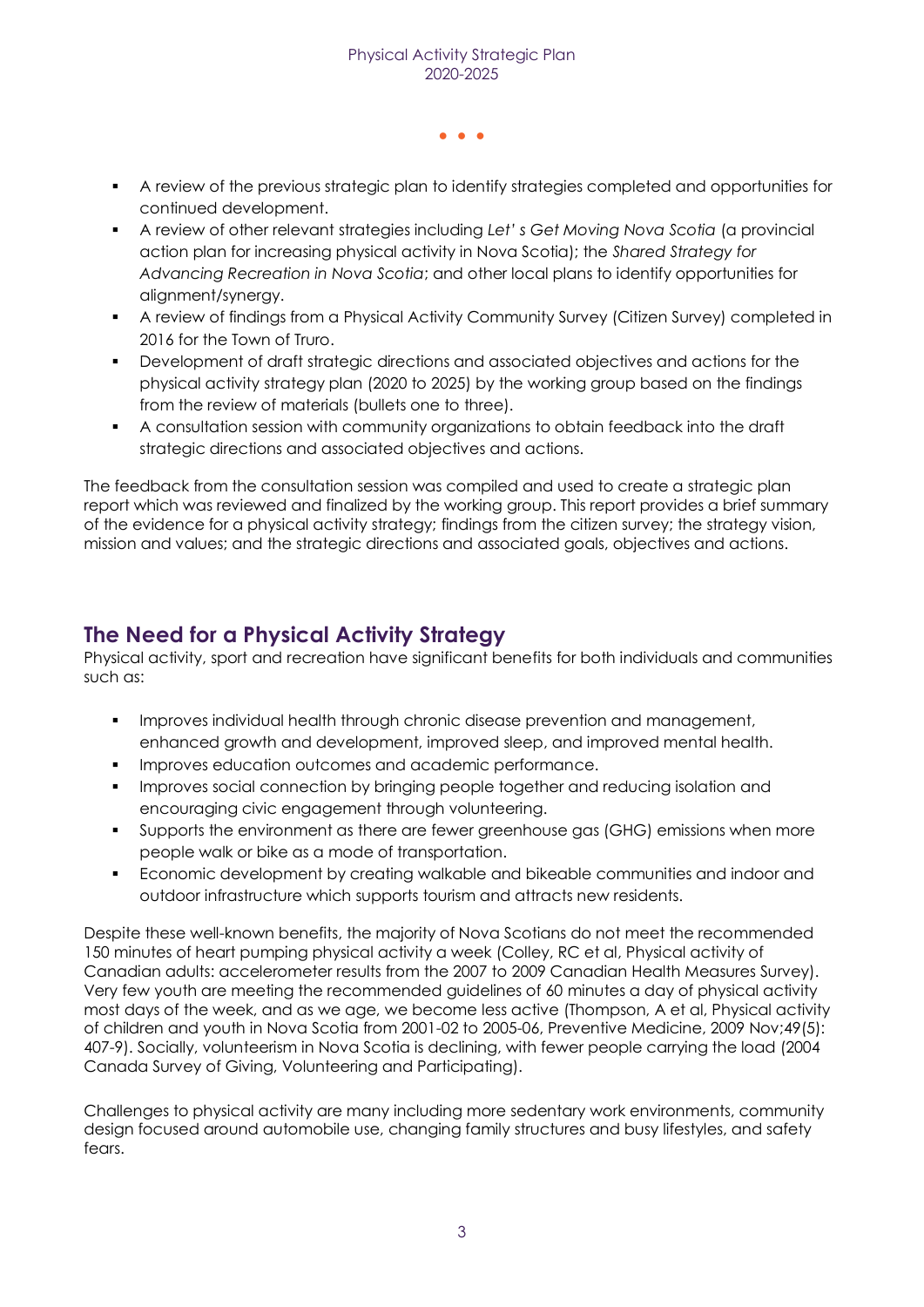Despite these challenges, there is good news and opportunity! There are many assets in communities across Nova Scotia, including Truro. For example, there is a mature sport, recreation and physical activity sector with innovative leaders. We are a small province where communities can pool resources and learn from one another.

The time is right to renew Truro's strategic plan for physical activity by building on what we have accomplished over the last five years and identifying opportunities to help us achieve our vision *Making the connection between physical activity and daily life*.

### <span id="page-4-0"></span>**Equity and Inclusion**

Equity is a notion that acknowledges equal treatment and opportunities do not lead to equal outcomes and recognizes that some populations have diverse needs. Health inequities are differences in health status between groups and populations that are socially and systemically produced by unequal distribution across the population, often linked to the social determinants of health- where we live, grown, learn, work, play and age.



Figure 1: Equality vs Equity (Robert Wood Johnson Foundation)

The unequal distribution of supports and resources make it more difficult for some individuals to participate in physical activity and recreation opportunities. For this reason, it is important to apply an equity and inclusion lens when planning, implementing and evaluating physical activity and recreation programs, resources and policies. In order to ensure that equitable programs and services are offered, the following considerations are important to apply as necessary:

- Fair and just distribution of resources needed to participate
- Fair and just access to opportunities to participate
- Fair and appropriate supports and services offered for those with diverse needs

Inclusive physical activity and recreation opportunities are a priority throughout Nova Scotia. The Shared Strategy for Advancing Recreation in NS and Let's Get Moving NS both have goals to address inclusion and access. All individuals deserve to have a fair chance to participate, regardless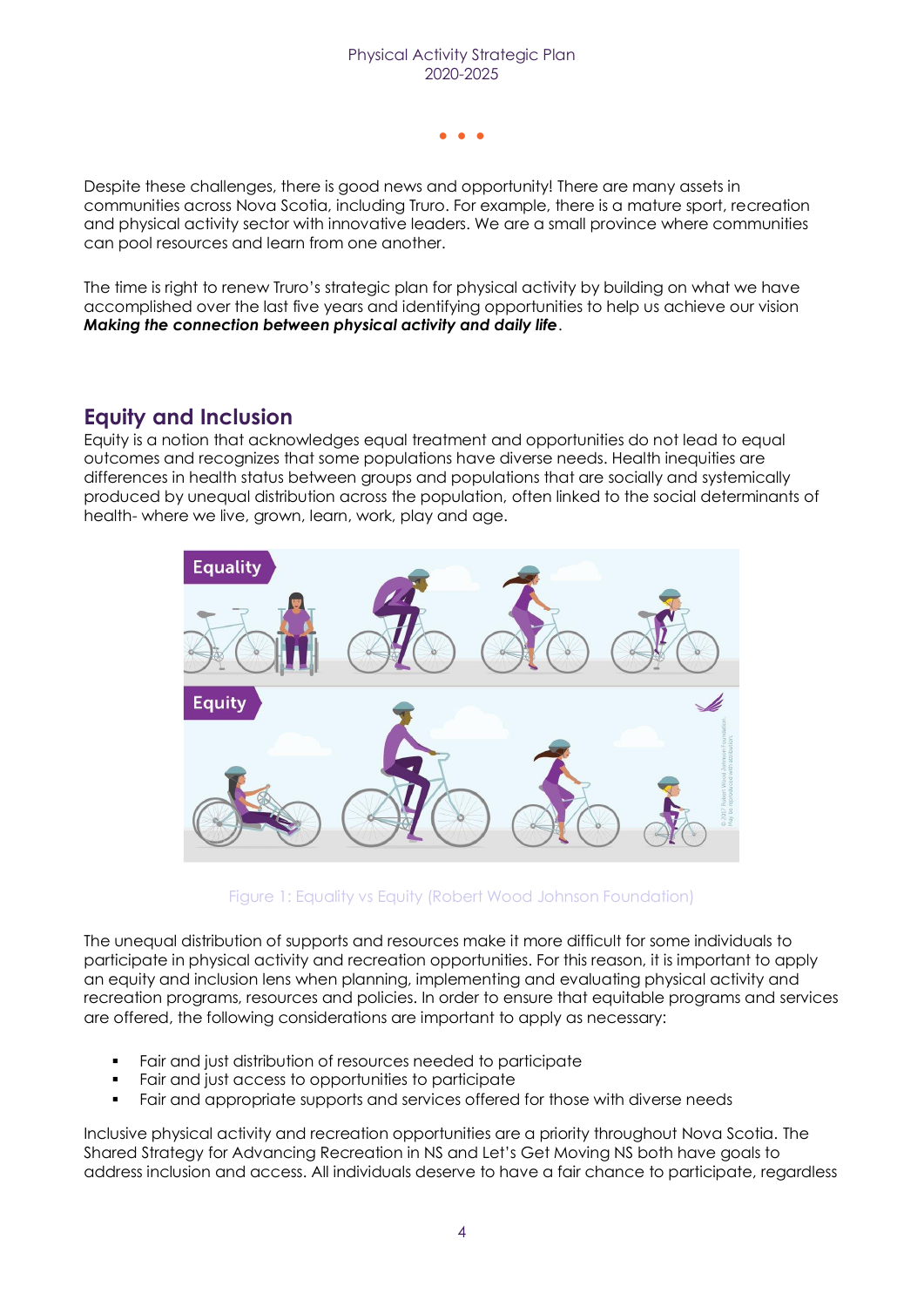of their physical abilities, socioeconomic status or ethnic background and municipalities can play a key leadership role to help break down barriers.

### <span id="page-5-0"></span>**Community Survey**

The purpose of the Physical Activity Community Survey was to inform the development, implementation, and continued evaluation of physical activity strategies in the Town of Truro. The full report is available through the Active Community Coordinator in the Town, with key findings and conclusions presented below.

The following graphic presents a summary of the top activities desired by respondents (wish list), most common challenges to participation in physical activity, potential opportunities, and motivators for active transportation (AT).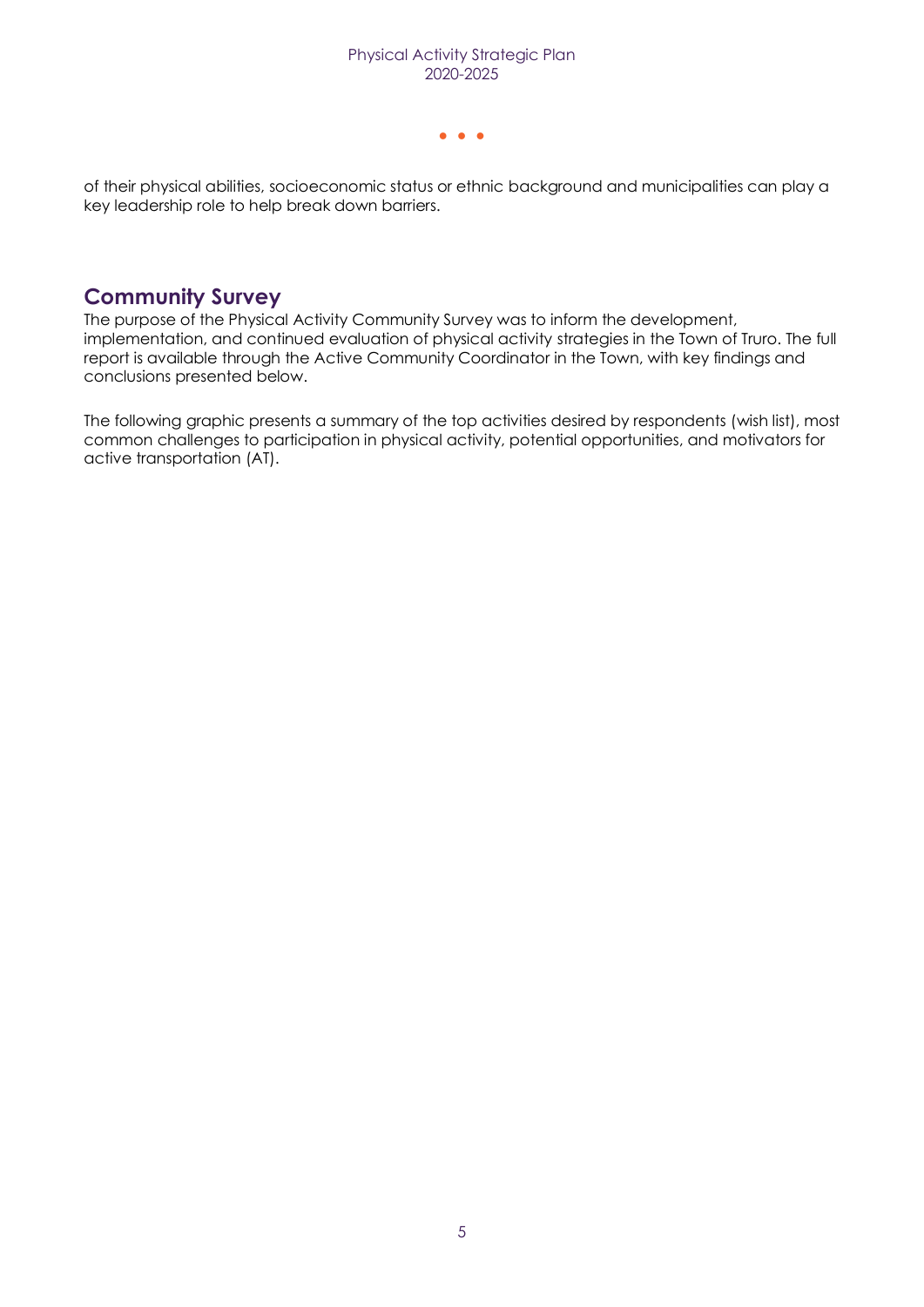The following conclusions were presented within the report of the survey findings:

- 1. With walking as the most popular activity for future participation in general as well as for Active Transportation, there is a significant opportunity to increase activity in this community by prioritizing support for walking.
- 2. Swimming is also mentioned as a wish list item for increased participation, but to a far lesser degree than walking.
- 3. Infrastructure for walking and cycling is a clear need based on identified physical activity challenges in general and Active Transportation facilitators.
- 4. Interventions to support social connections are important. They address significant barriers and garner significant interest among programming concepts.
- 5. Time (availability of residents, scheduling of programs) is an important barrier to consider in planning interventions.
- 6. There may be a role for health care providers in supporting participation in physical activity given the proportion who perceive their current health status as a challenge.

**More community members may be engaged by improving accessibility of communitybased physical activity opportunities by offering flexible, non-competitive activities that incorporate social interactions.**

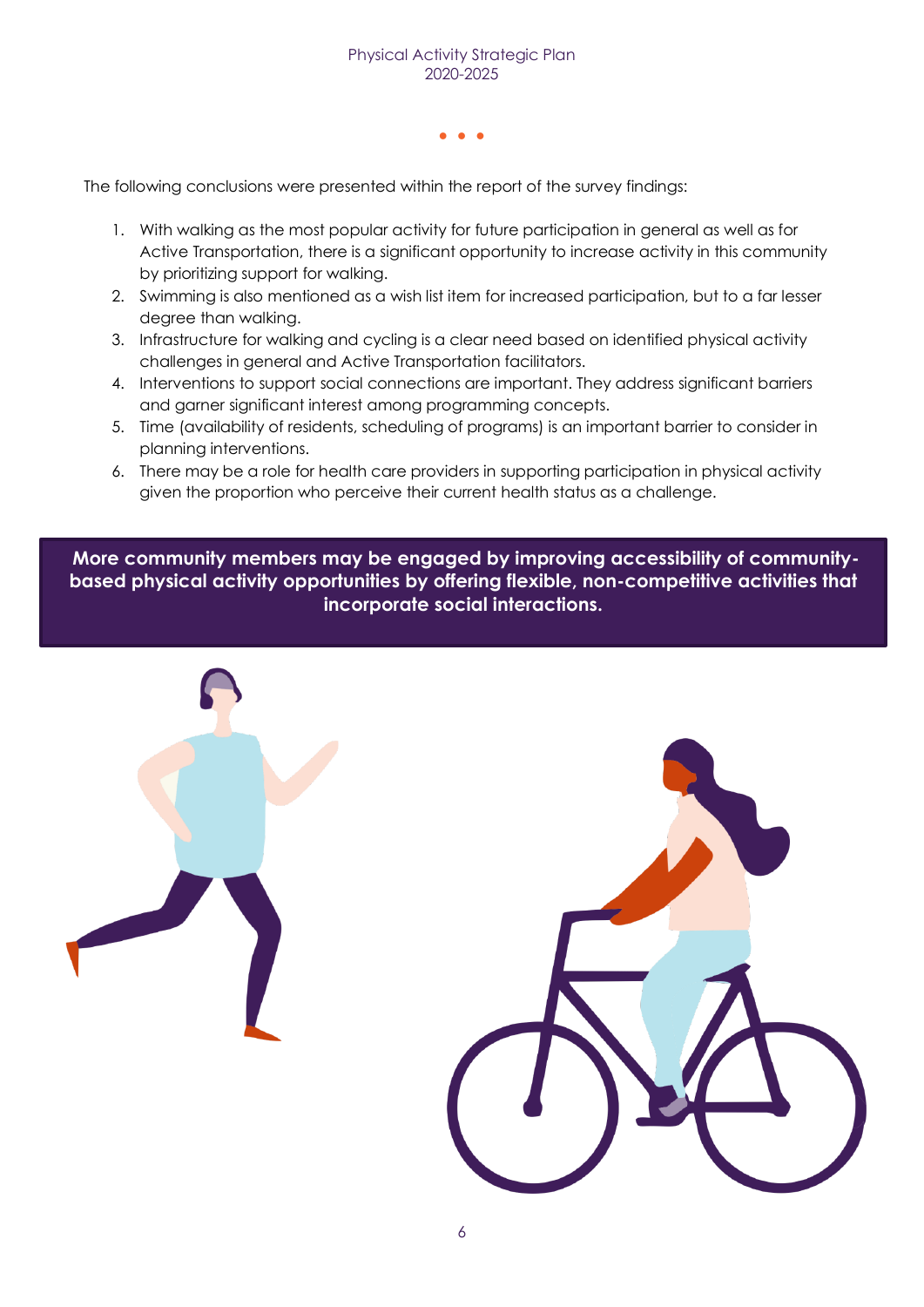# <span id="page-7-0"></span>**Vision, Mission and Values**

### <span id="page-7-1"></span>**Vision**

Making the connection between physical activity and daily life.

### <span id="page-7-2"></span>**Mission**

Truro Parks, Recreation and Culture Department's mission is to help Truro move more and sit less through innovative engagement initiatives and through leadership activities.

### <span id="page-7-3"></span>**Values**

The strategy will be guided by:

- What has worked elsewhere and locally;
- Collaborative approaches;
- Long term commitments;
- Equitable practices;
- Innovation;
- Needs of the community.

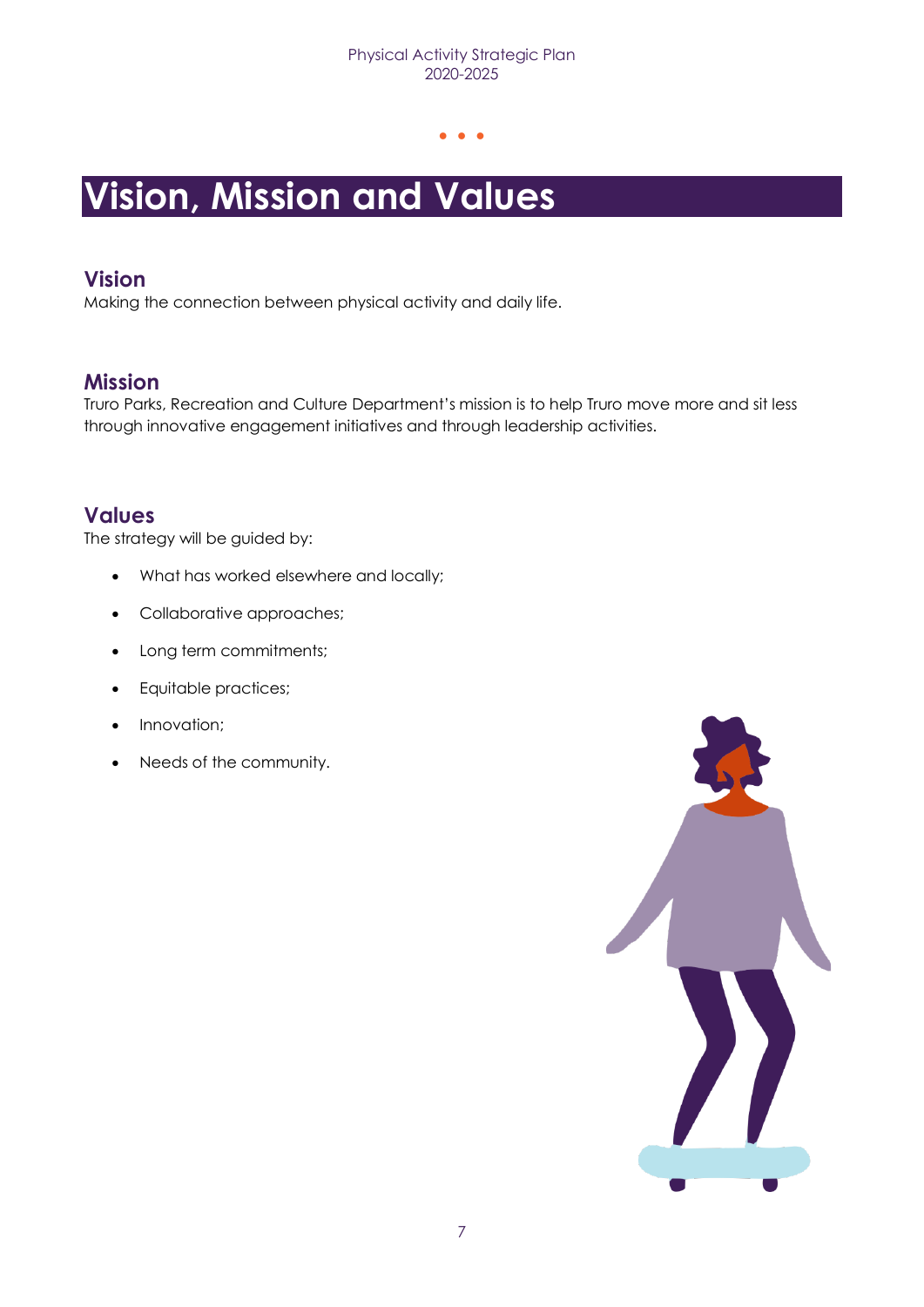## <span id="page-8-0"></span>**Strategic Directions**

## <span id="page-8-1"></span>**Strategic Direction: Communication and Promotion**

*Goal:* Information on the opportunities and benefits of physical activity is readily available in the Town of Truro.

| <b>Objectives</b>                                                                                                                                    | <b>High Level Actions</b>                                                                                                                                                                                                                                                                                                                                                                                                                                                                                                                                                                                                                                                                                                                                                                                                                                |
|------------------------------------------------------------------------------------------------------------------------------------------------------|----------------------------------------------------------------------------------------------------------------------------------------------------------------------------------------------------------------------------------------------------------------------------------------------------------------------------------------------------------------------------------------------------------------------------------------------------------------------------------------------------------------------------------------------------------------------------------------------------------------------------------------------------------------------------------------------------------------------------------------------------------------------------------------------------------------------------------------------------------|
| 1.1 Develop messages and<br>material to promote<br>physical activity and<br>encourage opportunities<br>for movement across the<br>life span          | Continue to develop innovative communication strategies to<br>$\blacksquare$<br>promote existing spaces such as green spaces, outdoor play<br>spaces, etc. to support physical activity and movement<br>Review and update communication strategies using multiple<br>$\blacksquare$<br>platforms to help ensure that diverse populations are<br>reached and visible in promotional materials<br>Identify existing groups that support physical activity and<br>$\blacksquare$<br>connect people to these opportunities to facilitate social<br>support networks for physical activity<br>Partner to support messaging/promotion that encourages<br>٠<br>physical activity and movement in everyday activities and<br>evaluate effectiveness<br>Work with other associations and organizations to cross<br>٠<br>promote local facilities and green spaces |
| 1.2 Develop and implement<br>messages/communications<br>to encourage people to<br>include small sessions of<br>movement into their daily<br>routines | Promote existing opportunities that encourage people to<br>include small sessions of movement into their daily routines<br>Leverage existing communication mechanisms to reposition<br>physical activity messaging to opportunities that encourage<br>people to include small sessions of movement into their daily<br>routines<br>Leverage community influencers to promote opportunities<br>$\blacksquare$<br>that encourage people to include small sessions of<br>movement in their daily routines<br>Support and build upon provincial and national work to<br>٠<br>reposition messaging about physical activity (i.e.,<br>opportunities that encourage people to include small<br>sessions of movement into their daily routines) and leverage<br>national and provincial work to promote this messaging                                           |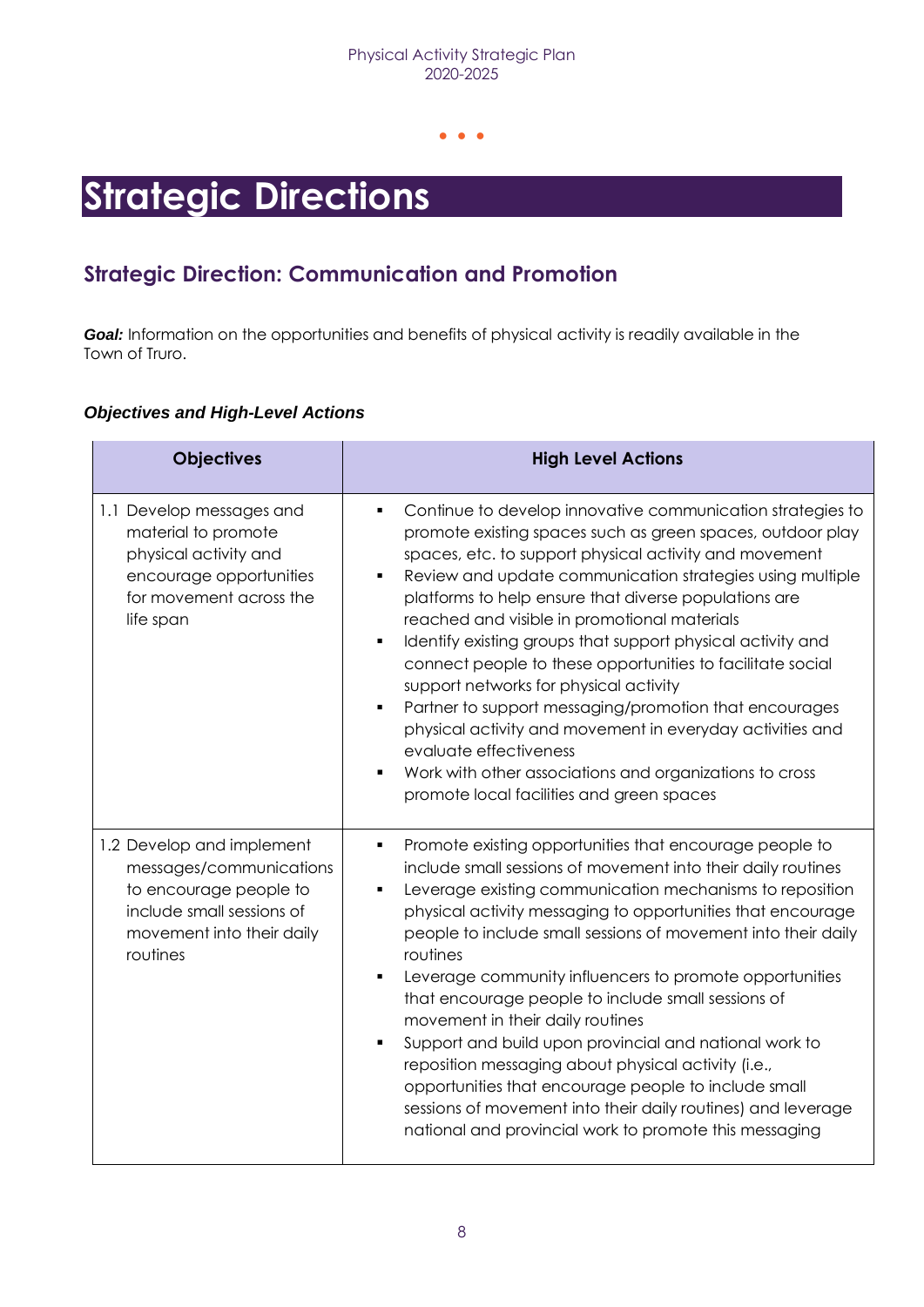## <span id="page-9-0"></span>**Strategic Direction: Natural and Built Environment**

*Goal:* Truro has sustainable natural and built environments that support physical activity opportunities for all ages.

| <b>Objectives</b>                                                                                                                | <b>High Level Actions</b>                                                                                                                                                                                                                                                                                                                                                                                                                                                                                                                                                                                                                                             |
|----------------------------------------------------------------------------------------------------------------------------------|-----------------------------------------------------------------------------------------------------------------------------------------------------------------------------------------------------------------------------------------------------------------------------------------------------------------------------------------------------------------------------------------------------------------------------------------------------------------------------------------------------------------------------------------------------------------------------------------------------------------------------------------------------------------------|
| 2.1 Identify opportunities to<br>improve connectivity within<br>Truro                                                            | Support connecting built environments such as connecting a<br>$\blacksquare$<br>school to a park or a facility to green spaces<br>Create safe walking and wheeling routes within the community<br>Ξ<br>Link with other strategies/planning to ensure physical activity<br>$\blacksquare$<br>and movement is considered in planning and future<br>development<br>Partner with the municipal planning department to facilitate<br>$\blacksquare$<br>trail development, AT and supports for walking and wheeling<br>Identify and implement opportunities within existing and future<br>sport and recreation facilities for unstructured play and non-<br>organized sport |
| 2.2 Identify and implement<br>opportunities for<br>unstructured use of the built<br>environment by all ages                      | Promote and support the use of green space for all ages<br>$\blacksquare$<br>throughout the year<br>Assess and adapt/develop outdoor playgrounds to ensure they<br>can be safely used by children under five years of age<br>Identify safe routes to green spaces and develop these routes<br>٠<br>Promote safe AT routes and green spaces through school<br>٠<br>communities and workplaces<br>Incorporate low-cost opportunities that support movement and<br>physical activity within natural and built environments                                                                                                                                               |
| 2.3 Support the provision and<br>maintenance of sustainable<br>and quality recreation and<br>physical activity<br>infrastructure | Monitor walking and wheeling routes and make improvements<br>as required<br>Work with other municipal departments to advocate for<br>expanding existing trails or green spaces to support movement<br>and physical activity<br>Continue to support the implementation of The Railyard Master<br>Plan                                                                                                                                                                                                                                                                                                                                                                  |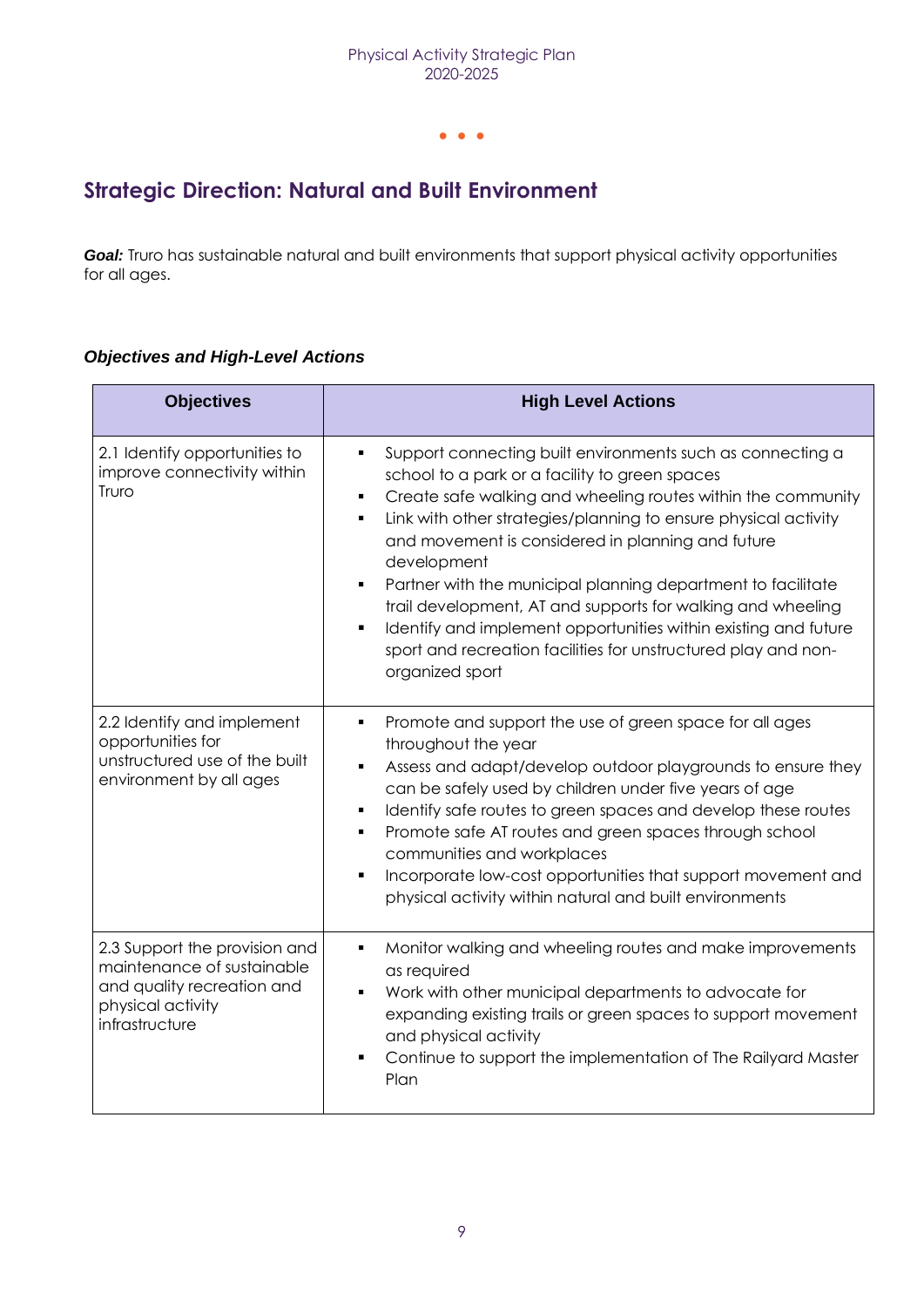## <span id="page-10-0"></span>**Strategic Direction: Accessibility and Inclusivity**

*Goal:* The Town of Truro provides equitable physical activity opportunities for everyone.

| <b>Objectives</b>                                                                                                                                                        | <b>High Level Actions</b>                                                                                                                                                                                                                                                                                                                                                                                                                                                                                                                          |
|--------------------------------------------------------------------------------------------------------------------------------------------------------------------------|----------------------------------------------------------------------------------------------------------------------------------------------------------------------------------------------------------------------------------------------------------------------------------------------------------------------------------------------------------------------------------------------------------------------------------------------------------------------------------------------------------------------------------------------------|
| 3.1 Support opportunities for<br>movement and physical<br>activity to ensure equitable<br>access by all populations<br>and groups                                        | Identify partners and champions from various cultures and<br>٠<br>collaborate to support opportunities for physical activity and<br>movement<br>Use an accessibility lens when planning and promoting<br>municipal events<br>Create policy and practice to helps ensure diverse populations<br>$\blacksquare$<br>are visible in communication and promotional material<br>Build capacity of frontline staff, community members and<br>٠<br>facilities to create equitable access and more welcoming<br>environments for movement within facilities |
| 3.2 Develop and implement<br>opportunities for free or low<br>cost initiatives to help<br>individuals and families<br>participate in physical<br>activity and recreation | Develop and implement a policy to reduce financial barriers to<br>$\blacksquare$<br>physical activity and recreation<br>Promote existing subsidy programs for physical activity and<br>recreation<br>Continue and expand programs that reduce barriers to<br>٠<br>participation such as Drop-in programs and the equipment loan<br>program<br>Promote no cost and no equipment activities such as walking<br>Ξ<br>and wheeling<br>Work with the facility access program to ensure all groups have<br>equitable ability to use facilities           |
| 3.3 Connect to the 2030<br>Accessibility Vision for the<br>province when planning<br>physical activity<br>opportunities                                                  | Ensure universal design is considered with new physical activity<br>٠<br>and recreation infrastructure<br>Ensure physical activity is considered and "part of" the Town's<br>٠<br>accessibility plan<br>Ensure that the municipal toolkits for accessibility are used in<br>٠<br>physical activity planning                                                                                                                                                                                                                                        |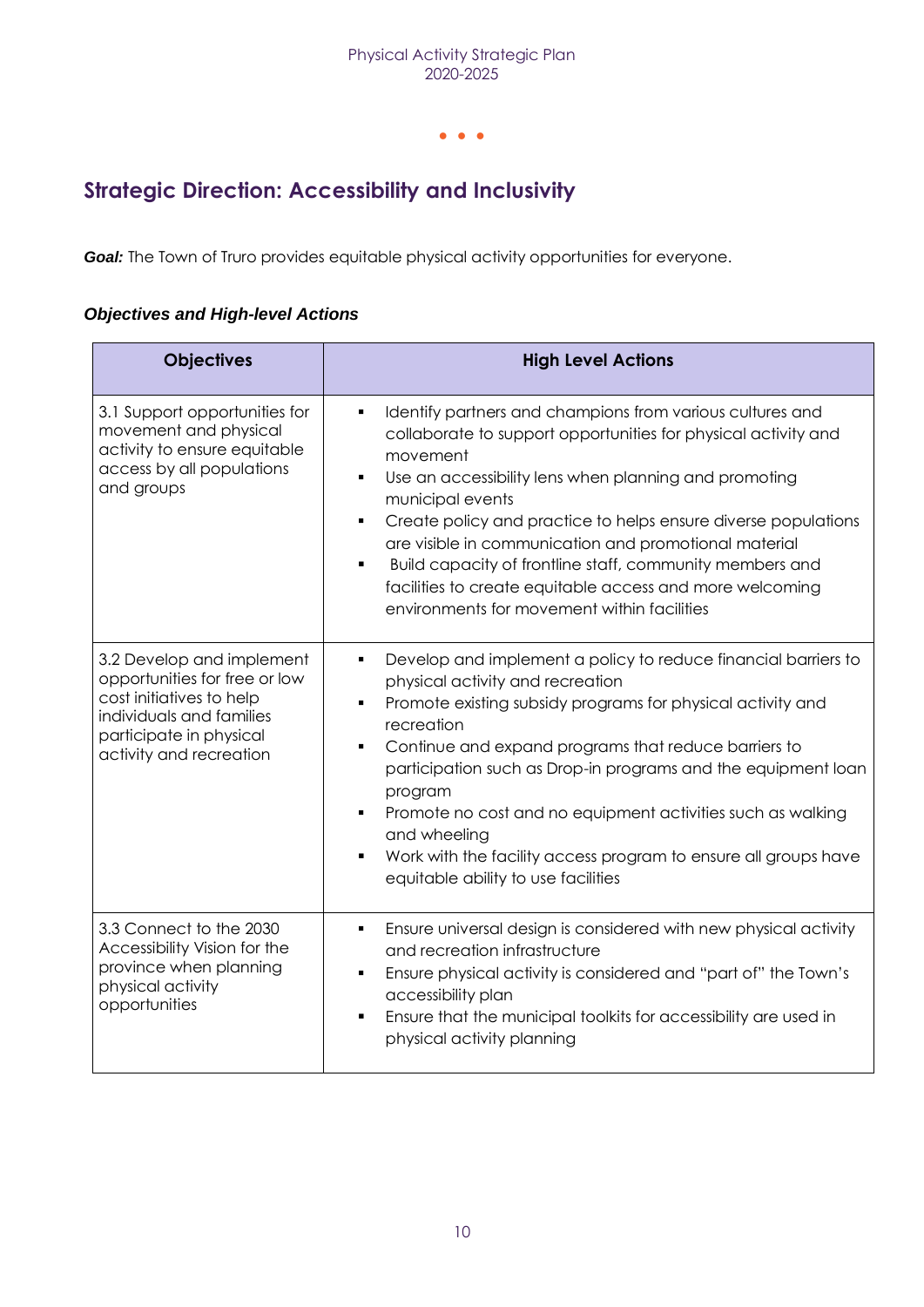## <span id="page-11-0"></span>**Strategic Direction: Engagement and Partnerships**

**Goal:** Internal and external partners are actively engaged in advancing the goals of the physical activity strategy.

| <b>Objectives</b>                                                                                                            | <b>High Level Actions</b>                                                                                                                                                                                                                                                                                                                                                                                                                                                                                                                                                                                                                                                                                                                                                                                                                                                                                                                                                                                                                                                  |
|------------------------------------------------------------------------------------------------------------------------------|----------------------------------------------------------------------------------------------------------------------------------------------------------------------------------------------------------------------------------------------------------------------------------------------------------------------------------------------------------------------------------------------------------------------------------------------------------------------------------------------------------------------------------------------------------------------------------------------------------------------------------------------------------------------------------------------------------------------------------------------------------------------------------------------------------------------------------------------------------------------------------------------------------------------------------------------------------------------------------------------------------------------------------------------------------------------------|
| 4.1 Identify and support<br>partnerships to facilitate<br>opportunities for movement,<br>physical activity and<br>recreation | Partner with economic development to further mutual<br>objectives that support movement and physical activity<br>Partner with police and others to incorporate physical activity,<br>$\blacksquare$<br>recreation and opportunities for movement within restorative<br>justice<br>Continue to support volunteer groups/organizations to promote<br>and encourage opportunities for movement, physical activity<br>and recreation<br>Build partnerships with organizations and community groups<br>٠<br>that work with youth to facilitate opportunities for movement,<br>physical activity and recreation within their programming<br>Partner with other municipalities, First Nation communities,<br>Ξ<br>departments or agencies to develop initiatives/opportunities for<br>physical activity and movement<br>Work with health system partners to support opportunities for<br>physical activity and movement<br>Provide/support training for community leaders to increase<br>٠<br>capacity to deliver physical activity, recreation and<br>opportunities for movement |
| 4.2 Identify and implement<br>opportunities to strengthen<br>inter-departmental<br>relationships                             | Position opportunities for movement, physical activity and<br>٠<br>recreation as economic drivers in the community<br>Position opportunities for movement, physical activity and<br>٠<br>recreation as opportunities for social connection                                                                                                                                                                                                                                                                                                                                                                                                                                                                                                                                                                                                                                                                                                                                                                                                                                 |
| 4.3 Partner with local school<br>communities to increase<br>physical activity, movement<br>and AT                            | Continue to support and advocate for community use of<br>schools<br>Explore potential opportunities to increase physical activity and<br>movement in schools<br>Explore/support School Travel Planning<br>Work with the school community to facilitate children and youth<br>utilizing green spaces near schools<br>Provide communication and promote resources within the<br>school community, such as the equipment loan program                                                                                                                                                                                                                                                                                                                                                                                                                                                                                                                                                                                                                                         |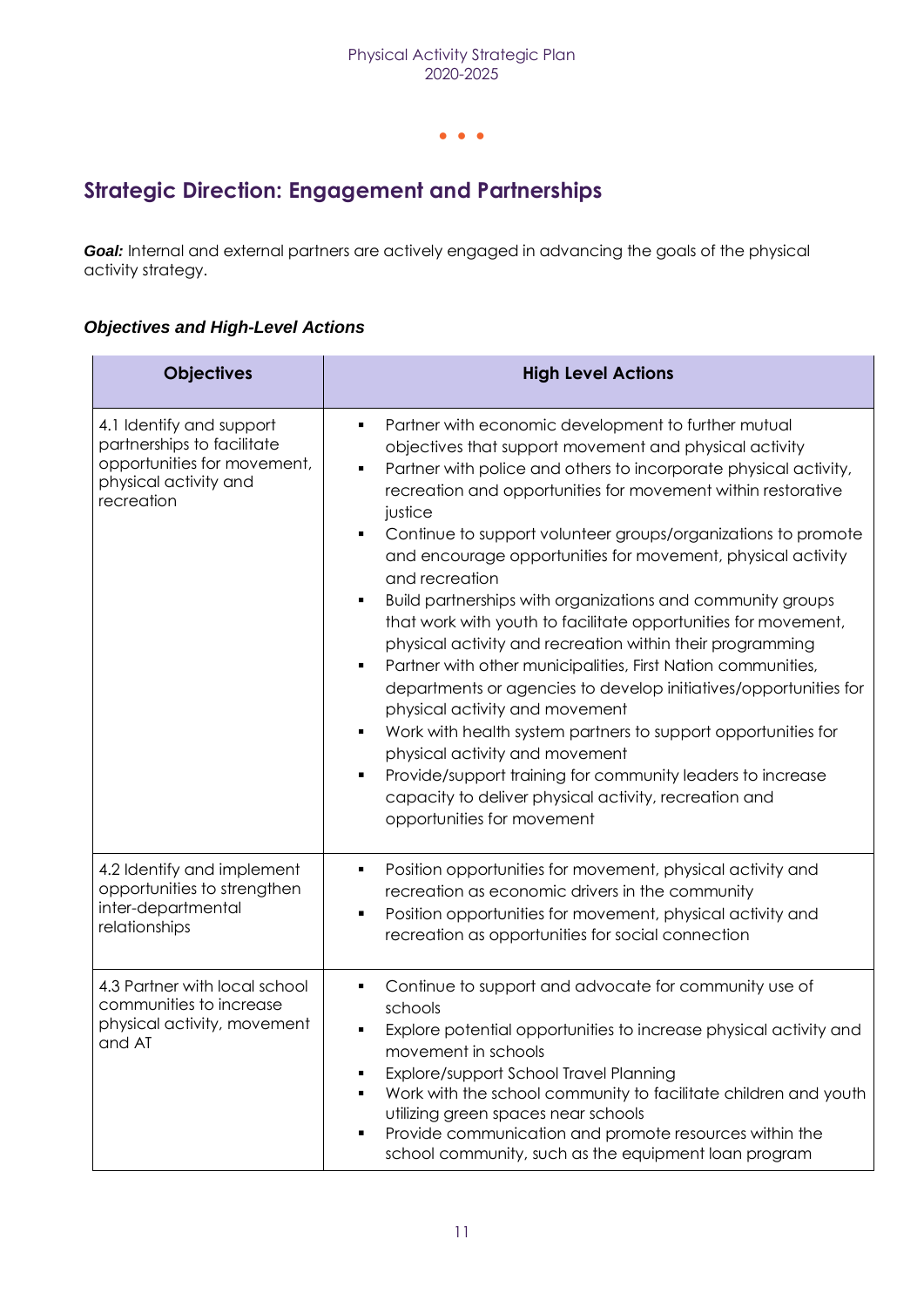## <span id="page-12-0"></span>**Strategic Direction: Workplace Setting**

*Goal:* Strengthened alignment with community workplaces to support physical activity and movement in the workplace.

| <b>Objectives</b>                                                                                                                                                         | <b>High Level Actions</b>                                                                                                                                                                                                                                                      |
|---------------------------------------------------------------------------------------------------------------------------------------------------------------------------|--------------------------------------------------------------------------------------------------------------------------------------------------------------------------------------------------------------------------------------------------------------------------------|
| 5.1 Build capacity of local<br>workplaces and networks to<br>support physical activity and<br>reduce sedentary behaviour                                                  | Promote/provide education on how to support physical activity<br>and reduce sedentary behaviour in workplaces<br>Support implementation of the provincial workplace toolkit and<br>other resources that support physical activity and reduce<br>sedentary behaviour            |
| 5.2 Partner with businesses<br>and the community to<br>support AT to work                                                                                                 | Partner with businesses and the community to<br>support/encourage the bike friendly community initiative<br>Partner with one or two large employers in the town to develop<br>٠<br>an AT plan that connects their workplace to downtown,<br>residential areas and green spaces |
| 5.3 Work with the Association<br>of Municipal Administrators<br>workplace health consultant<br>to implement initiatives that<br>support employee health<br>and well-being | Support the development of a wellness survey for municipal<br>employees to assess needs<br>Support development and implementation of<br>recommendations from survey findings<br>Role model and champion healthy workplace environments                                         |